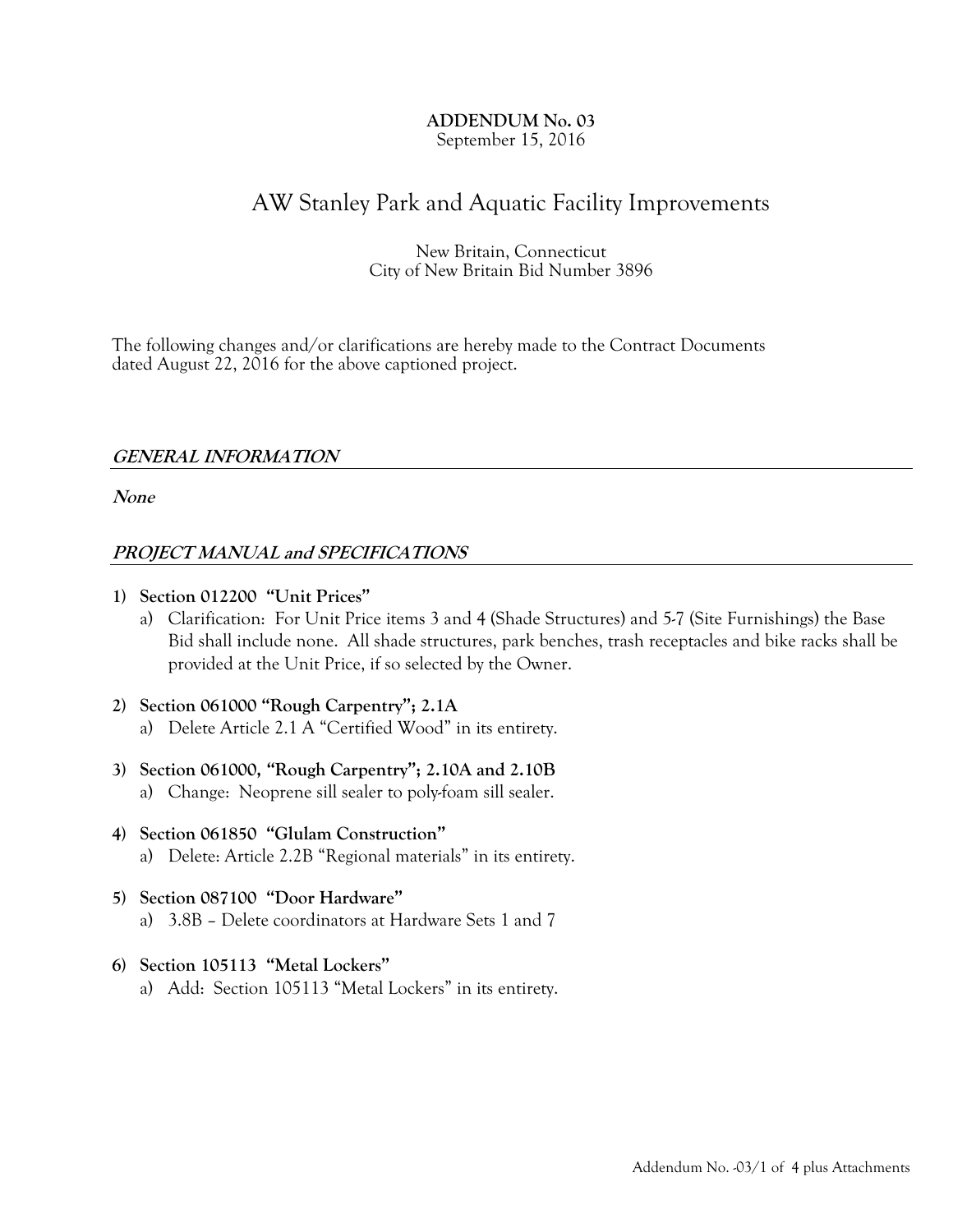# 7) Drawing S1.0 – Foundation Notes

a) Change: Note #4 to be #5 rebar at 24" OC, to match Detail 1/S4.1.

### 8) Drawing 2/A2.3

a) At Chemical Storage #23, provide a 1-hour rated GWB ceiling. Assembly to be  $\wedge$ " metal joists at 16" OC with (2) layers 5/8" Type 'X' GWB, Moisture Resistant at bottom and (1) Layer 5/8" Type X, moisture resistant GWB on top. Tape and paint.

# 9) Drawing 13 / A4.2

a) Add: 4" high concrete base for lockers.

# 10) Drawings A8.1 and A8.2

a) Delete: References to masonry rebar size and spacing and refer to Structural Drawings for information.

# 11) Drawings 14 / A9.2 Hardware Schedule

a) The following modifications / clarifications are made:

|               | i) Door #1 and #15: Change Size to a pair of $3'6''$ Wide x $7'0''$ High Doors |
|---------------|--------------------------------------------------------------------------------|
|               | Door to be similar to Type C/HM (adjust for size noted above)                  |
|               | Frame is to be similar to Type C/HM (adjust for size notes above)              |
| ii) Door #14: | Change Size to 3'-0" Wide x 7'-0" High Door                                    |
|               | Door to be Type $A/HM$                                                         |
|               | Frame to be Type A/HM                                                          |
|               | iii) Doors # 22, 23 & 28 are overhead coiling doors. Refer to Details on A9.3. |

iv) Door #27: Door is to be 45-Minute, Fire-Rated Door.

# 12) Drawings A3.3, A3.4, A3.5 and A8.1

a) Delete: All reference to rigid insulation at foundation of Bathhouse. (Foundation insulation is required at Maintenance Building only).

# SUBSTITUTION REQUESTS

### None

# QUESTIONS FROM BIDDERS (Not addressed above)

13) Please confirm the Owner will purchase builder's risk insurance if required.

Response: In accordance with the General Conditions, Article 28, the contractor shall not include any costs for Builder's Risk Insurance.

14) Section 055213 refers to Duncan ColorGalv on interior stair railings; confirm this is correct.

Response: Refer to Addendum #2. Color Galv is to be used on exterior railings only. Interior railings and steel at Maintenance Building is to be hot-dipped galvanized.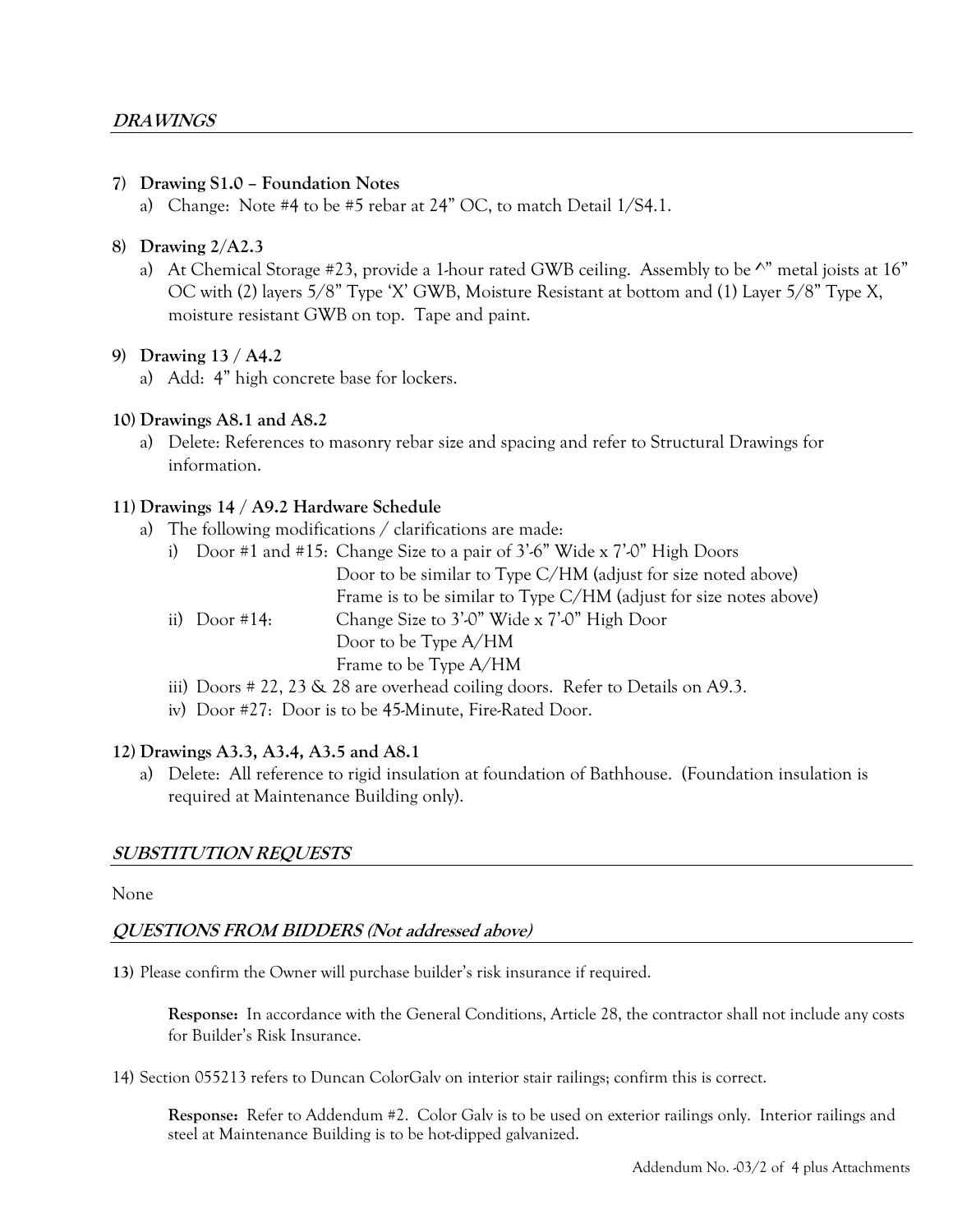15) Addendum 1 clarifies that SIPs roof panels will have a total depth of 6 5/8" in lieu of 11 3/8" noted in the plans. Is it safe to assume that all eave and rakes details will change in size to conform to this new specification? For instance, the rake detail in section 13/A8.2 currently shows blocking within the SIPs panel and a 1 pc. PVC fascia trim board. The blocking scales to 11  $3/8$ " and the trim scales to a  $\pm 1$ '. Will these items, and those similar, now match the depth of the 6 5/8" panels?

Response: Yes, all rake and fascia details will reduce in size to match the SIPs panel dimensions.

16) 06100 2.2B calls for lumber to be kiln dried after treatment. Multiple forced moisture content changes will compromise the integrity of the lumber. Industry standard is to kiln dry lumber before treatment. Please confirm this is acceptable.

Response: Kiln drying after treatment is the industry standard for the specified moisture content. Provide lumber as specified.

17) 9/A8.1 calls for a metal end cap at the end of the glulam rafter. Can you please confirm that each rafter will be capped individually, and that no continuous band will be required to accommodate the desired appearance?

Response: Yes, each rafter tail is capped individually.

18) As the specifications call for keying to existing system, please confirm which system is currently in place.

Response: Hardware cylinders will need to be coordinated with the City prior to the shop drawing phase.

19) Hardware sets 2-7 indicate no closer, but the schedule indicates positive latching. Please clarify.

Response: Doors have latch/lock sets that hold the door in the closed position. Doors with closers are selflatching, as opposed to positive latching.

20) Specifications lists all conduit to be RNC, PVC, but the reflected ceiling plan (A6.1) mentions all exposed conduit to be metallic. Please confirm which is correct.

Response: Conduit shall be as specified in Division 26 and as noted on 'E' Drawings.

21) GFI receptacles are listed as hospital grade; is this correct?

Response: GFCI receptacles do not need to be hospital grade.

22) Please clarify the "Clear Finished Exposed Wood Deck" as shown on Detail 6/A6.1. It appears that Details shown on drawing A8.1 show that the exposed under-side of the roof decking is the bottom layer of the Structural Insulated Roof Panels. Is it your intent that this material be the Pine Cladding, Beaded Ceiling material?

Response: Refer to Addendum #2. As originally specified, the pine was factory applied to SIPs. Addendum #2 changed the ceilings to be field applied.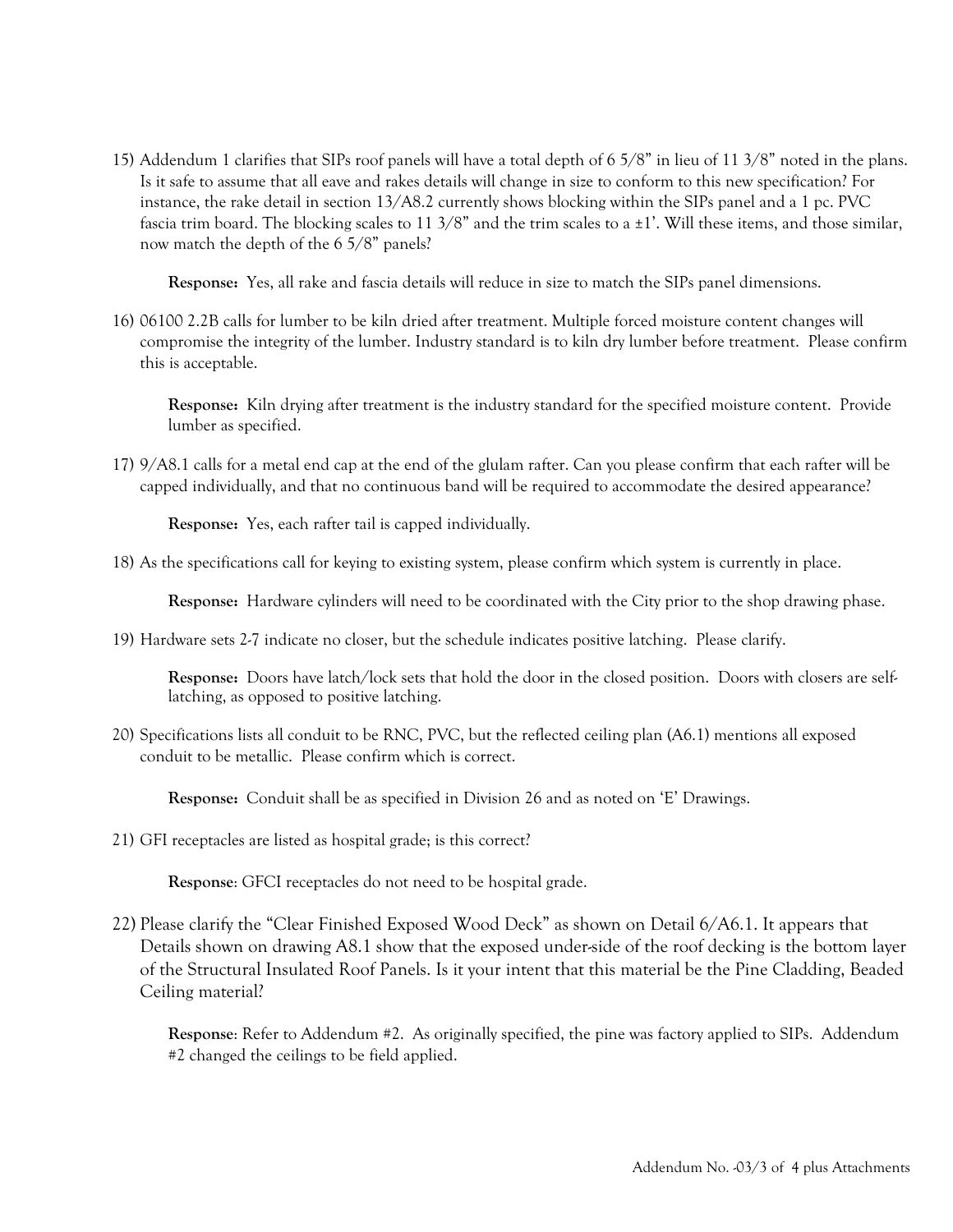23) On drawing 13/A3.1, between grid C.6 and E.7, you have labeled PTD MDO above the windows, is that supposed to be cement board siding? Is cement board siding typical above the windows and louvers?

Response: Yes, siding above the windows is cement board siding.

24) On details 2, 3/S4.3, is there gravel fill underneath? If yes, what thickness?

Response: Refer to Drawing GT 1.1 for material and depths below footing.

25) On detail 12/A9.3, on the inside of the concrete masonry wall, there appears to rigid insulation (not label), is that the intent and is this typical?

Response: Insulation at inside face of the foundation walls is required at Maintenance Building only. It is not required at Bathhouse.

26) On detail 11/S4.1, what is the spacing for pressure treated 2x10 joists?

Response: Refer to Plan 1 / S1.1.

# **ATTACHMENTS**

1. Specification 105113 "Metal Lockers"

# END OF ADDENDUM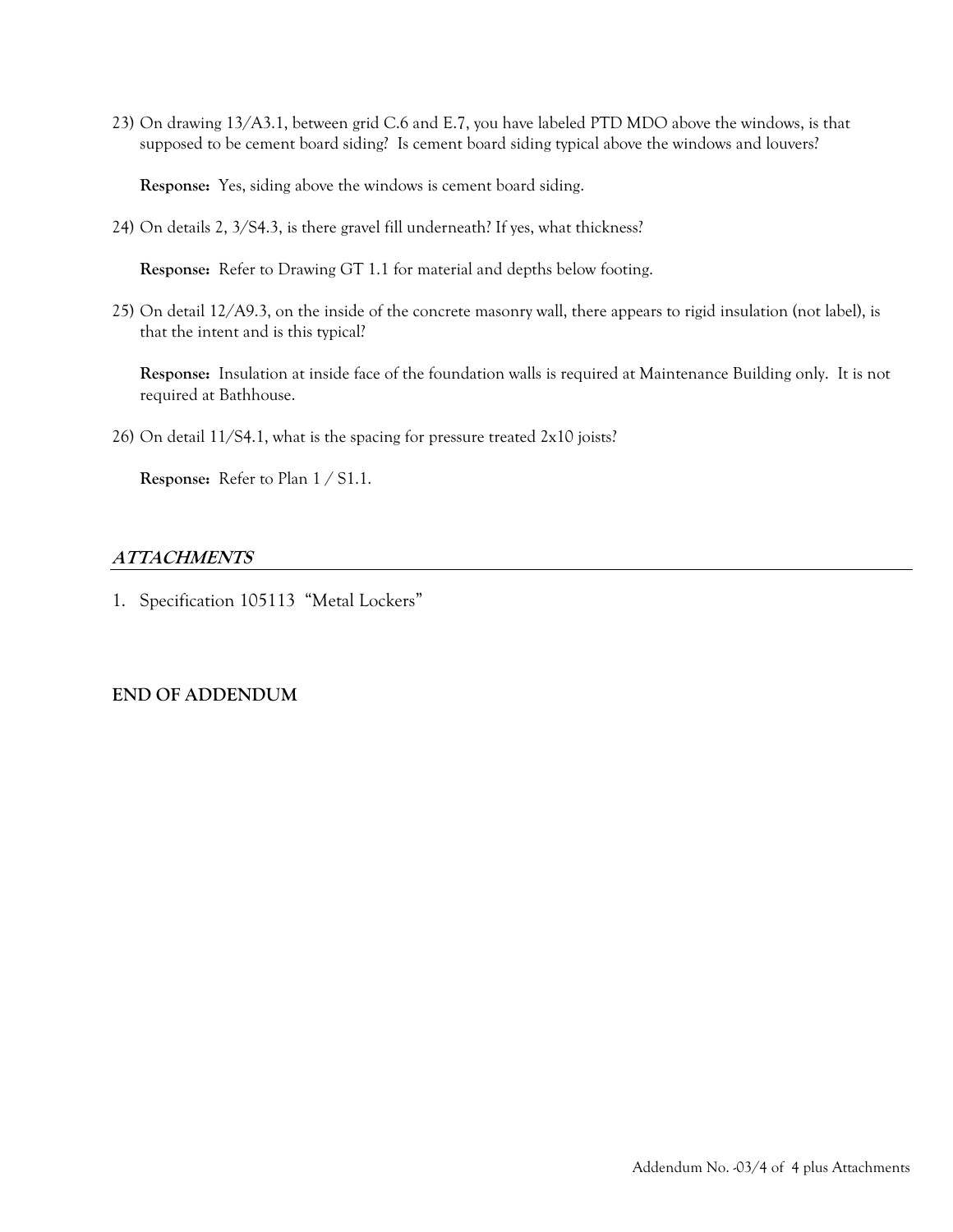### SECTION 105113 - METAL LOCKERS

#### PART 1 - GENERAL

#### 1.1 RELATED DOCUMENTS

A. Drawings and general provisions of the Contract, including General Conditions and Division 1 Specification Sections, apply to this Section.

#### 1.2 SUMMARY

- A. This Section includes the following:
	- 1. All-welded, athletic metal lockers.

#### 1.3 DEFINITIONS

A. Uncoated Steel Sheet Thicknesses: Indicated as the minimum thicknesses.

#### 1.4 SUBMITTALS

- A. Product Data: Include construction details, material descriptions, dimensions of individual components and profiles, and finishes for each type of metal locker and bench.
- B. Shop Drawings: Include plans, elevations, sections, details, and attachments to other work.
	- 1. Show sloping tops, filler panels, recess trim and other accessories.
	- 2. Include locker identification system.
- C. Samples for Initial Selection: For units with factory-applied color finishes.
- D. Qualification Data: For Installer.
- E. Maintenance Data: For adjusting, repairing, and replacing locker doors and latching mechanisms to include in maintenance manuals.
- F. Warranty: Special warranty specified in this Section.

#### 1.5 QUALITY ASSURANCE

A. Installer Qualifications: An authorized representative of metal locker manufacturer for installation and maintenance of units required for this Project.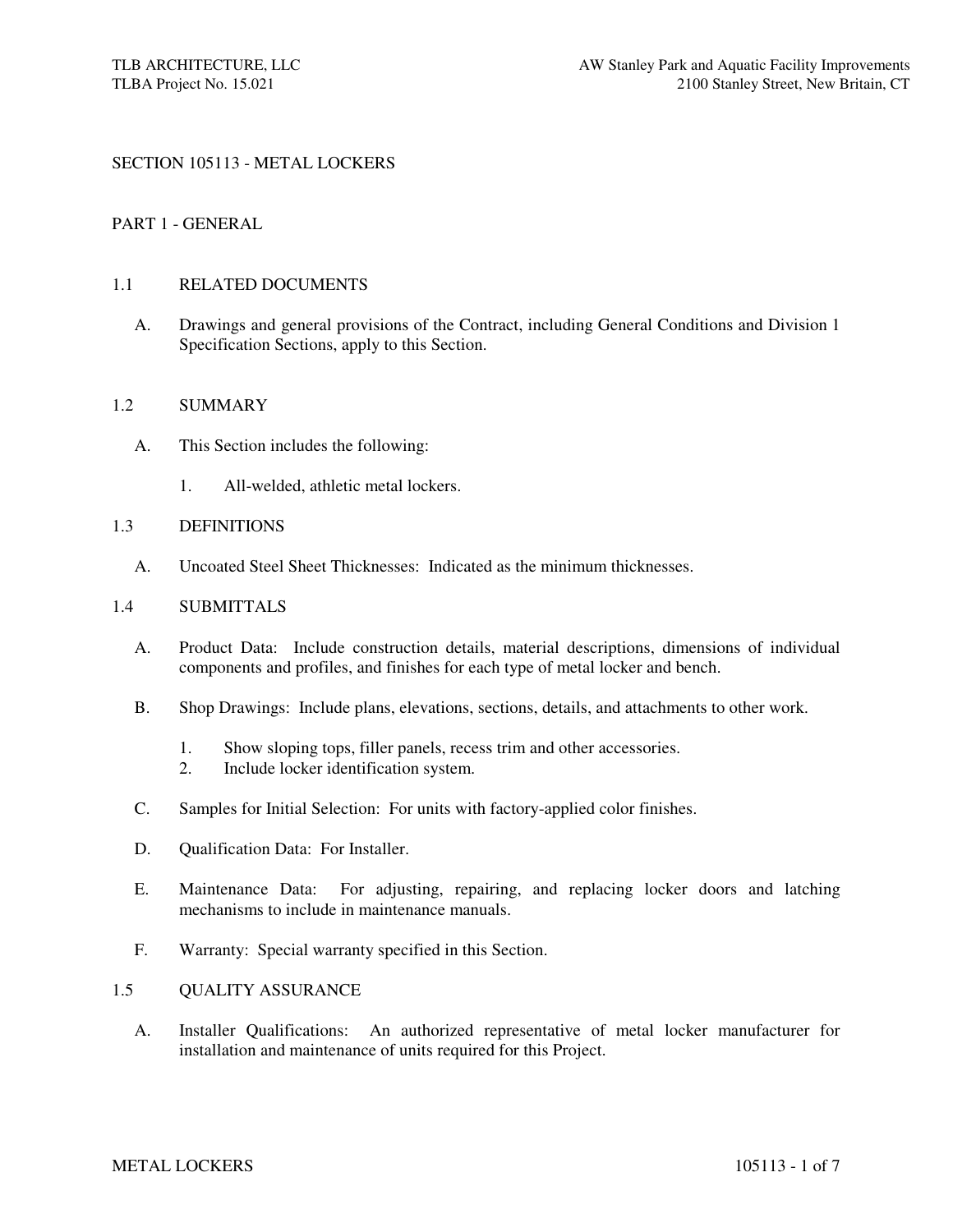- B. Source Limitations: Obtain metal lockers and accessories through one source from a single manufacturer.
- C. Product Options: Drawings indicate size, profiles, and dimensional requirements of metal lockers and are based on the specific system indicated. Refer to Division 1 Section "Product Requirements."
	- 1. Do not modify intended aesthetic effects, as judged solely by Architect, except with Architect's approval. If modifications are proposed, submit comprehensive explanatory data to Architect for review.
- D. Regulatory Requirements: Where metal lockers are indicated to comply with accessibility requirements, comply with the U.S. Architectural & Transportation Barriers Compliance Board's "Americans with Disabilities Act (ADA), Accessibility Guidelines for Buildings and Facilities (ADAAG).
	- 1. Provide not less than 1 shelf located no higher than 48 inches (1219 mm) above the floor for forward, 54 inches (1372 mm) above the floor for side reach.
	- 2. Provide 1 shelf located at bottom of locker no lower than 15 inches (381 mm) above the floor for forward, 9 inches (230 mm) above the floor for side reach.
	- 3. Provide hardware that does not require tight grasping, pinching, or twisting of the wrist, and that operates with a force of not more than 5 lbf (22.2 N).
- E. Preinstallation Conference: Conduct conference at Project site to comply with requirements in Division 1 Section "Project Management and Coordination."

### 1.6 DELIVERY, STORAGE, AND HANDLING

A. Do not deliver metal lockers until spaces to receive them are clean, dry, and ready for metal locker installation.

#### 1.7 PROJECT CONDITIONS

- A. Field Measurements: Verify the following by field measurements before fabrication and indicate measurements on Shop Drawings:
	- 1. Concealed framing, blocking, and reinforcements that support metal lockers before they are enclosed.
	- 2. Recessed openings.

### 1.8 COORDINATION

- A. Coordinate size and location of concrete / concrete masonry bases for metal lockers.
- B. Coordinate sizes and locations of framing, blocking, furring, reinforcements, and other related units of Work specified in other Sections to ensure that metal lockers can be supported and installed as indicated.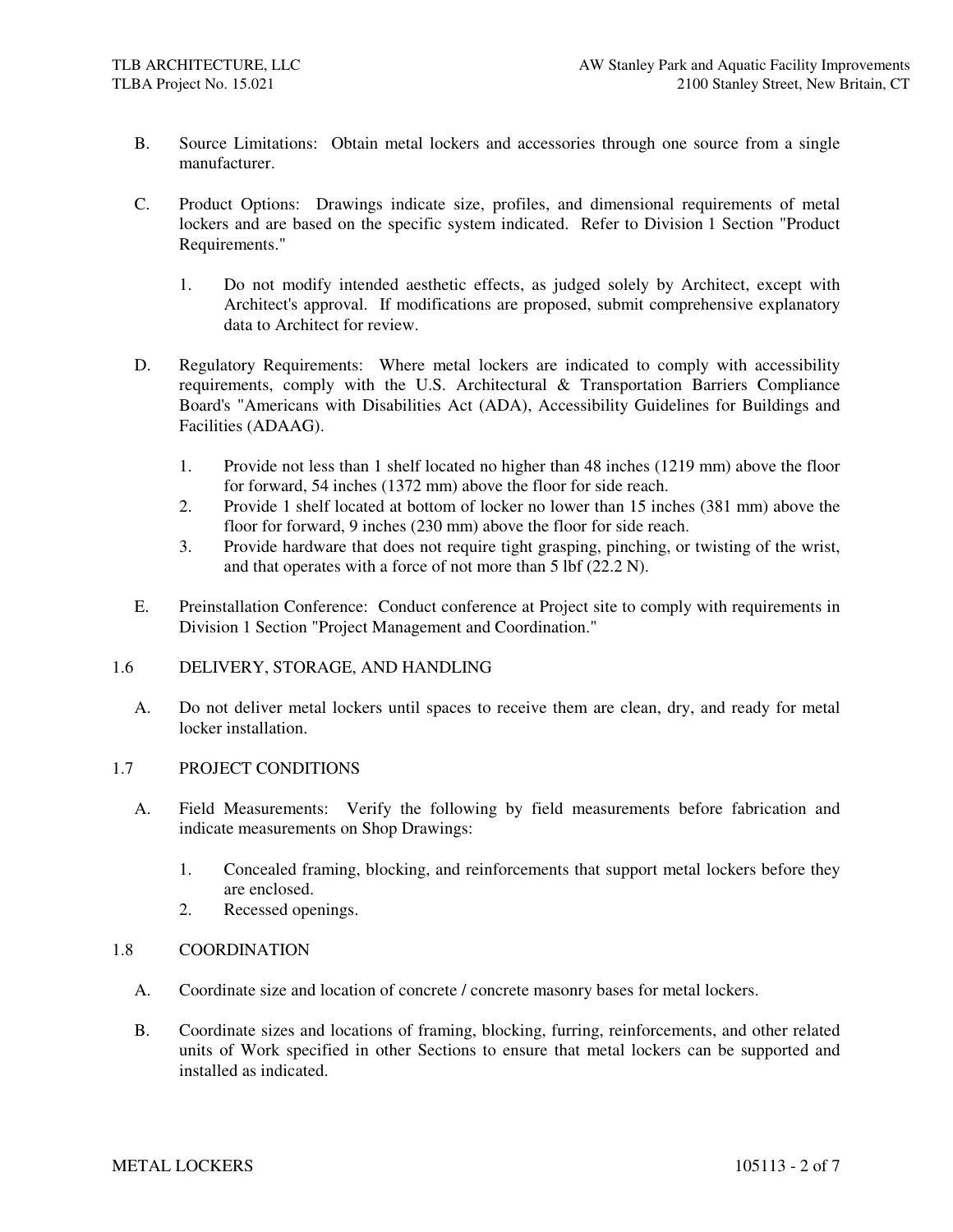### 1.9 WARRANTY

- A. Special Warranty: Manufacturer's standard form in which manufacturer agrees to repair or replace components of metal lockers that fail in materials or workmanship, excluding finish, within specified warranty period.
	- 1. Failures include, but are not limited to, the following:
		- a. Structural failures.
		- b. Faulty operation of latches and other door hardware.
	- 2. Damage from deliberate destruction and vandalism is excluded.
	- 3. Warranty Period for All-Welded Metal Lockers: Minimum 10 years from date of installation.

#### PART 2 - PRODUCTS

#### 2.1 MANUFACTURERS

- A. Manufacturers: Subject to compliance with requirements, available manufacturers offering products that may be incorporated into the Work include, but are not limited to the following:
	- 1. Lyon Workspace Products, LLC.
	- 2. Penco Products, Inc.
	- 3. Republic Storage Systems, LLC.

#### 2.2 MATERIALS

- A. Cold-Rolled Steel Sheet: Prime, high grade Class 1 mild annealed, cold-rolled steel frame, free from surface defects.
- B. Fasteners: Zinc- or nickel-plated steel, slotless-type exposed bolt heads, and self-locking nuts or lock washers for nuts on moving parts.
- C. Anchors: Select material, type, size, and finish required for secure anchorage to each substrate.
	- 1. Provide nonferrous-metal or hot-dip galvanized anchors and inserts in all locations.
	- 2. Provide toothed-steel or lead expansion sleeves for drilled-in-place anchors.

#### 2.3 ALL-WELDED, ATHLETIC METAL LOCKERS

- A. Basis-of-Design Product: Lyon Lockers, All Welded "Quiet Lockers" or an equivalent product.
- B. Locker Arrangement: Double tier indicated on Drawings.
- C. Body: Assembled by welding body components together. Fabricate from unperforated, coldrolled steel sheet with thicknesses as follows:
	- 1. Tops and Bottoms: 0.0528 inch thick, with single bend at edges.
	- 2. Backs: 0.0428 inch thick.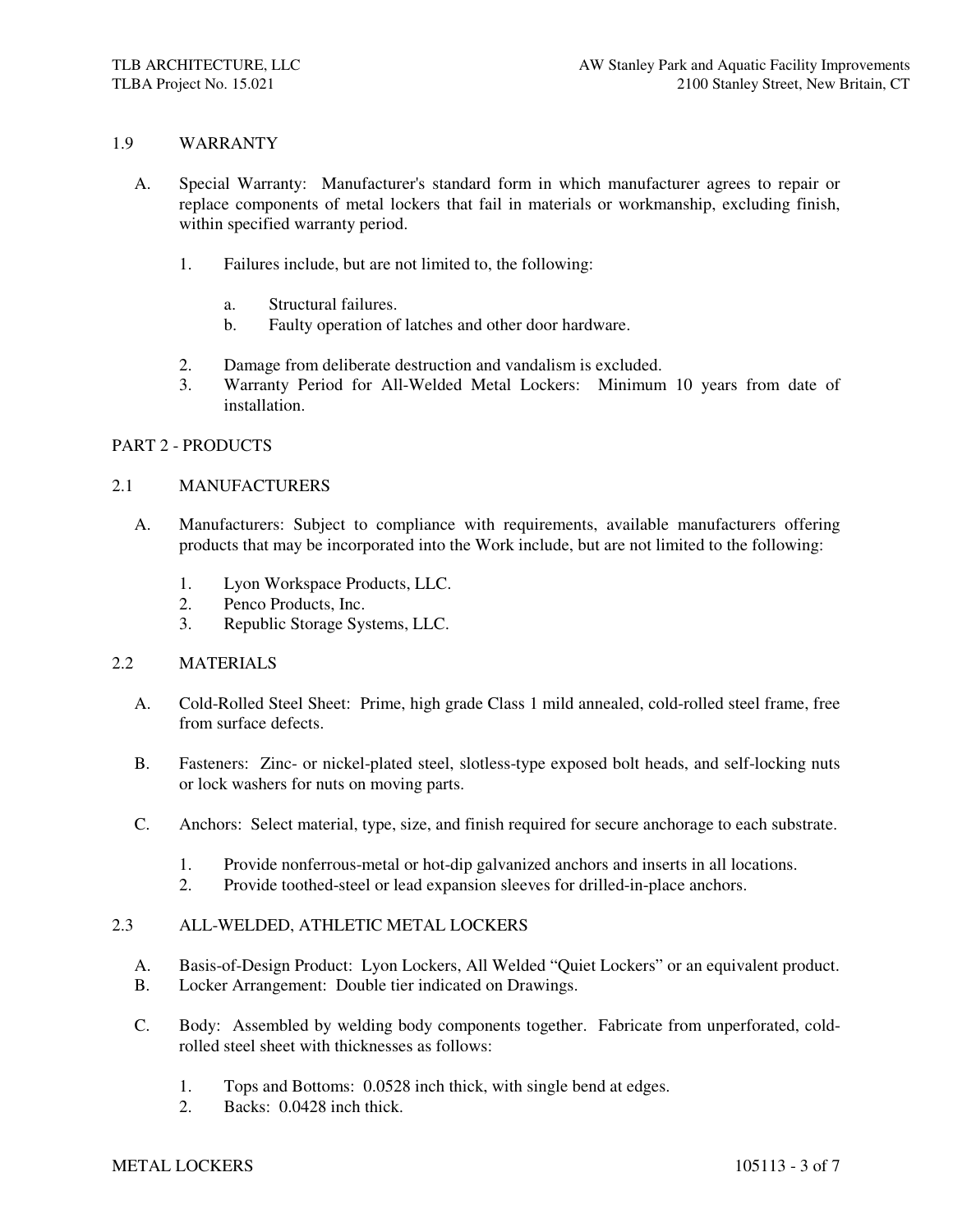- 3. Shelves: 0.0528 inch thick, with double bend at front and right-angle single bend at sides and back.
- D. Unperforated Sides: Fabricated from 0.0528-inch thick, cold-rolled steel sheet.
- E. Frames: Channel formed; fabricated from 0.0528-inch- thick, cold-rolled steel sheet or 0.0966 inch- thick steel angles; lapped and factory welded at corners; with top and bottom main frames factory welded into vertical main frames. Form continuous, integral door strike full height on vertical main frames.
	- 1. Cross Frames for Double-Tier Lockers: Channel formed and fabricated from same material as main frames; welded to vertical main frames.
- F. Door Frame: One-piece, 14 gauge formed steel channels. Vertical members shall have an additional flange to form continuous door strike. Corners shall be lapped and welded into a rigid assembly. In addition, bottom cross members shall have tang at each end that fits through the slot in rear flange of upright frame member to prevent twisting out of alignment. Top and bottom cross members shall provide support for front edge of locker top and locker bottom.
- G. Door: One-piece, 14 gauge steel on single and double tier with both vertical edges formed into channel-shaped formation; top and bottom shall be flanged at 90 degree angle. On multiple tier lockers, hinge side shall be formed into channel shaped formation with three sides flanged at 90 degrees.
- H. Ventilation: Louvers shall be as follows:

1. Double tier lockers shall have six 6" louvers top and bottom.

- I. Door Jambs: Single tier lockers shall have three door jambs; double tier lockers shall have two welded to side of door frames to engage locking device. Design and gauge of jamb to prevent freeing of lock device by prying. Each jamb shall have safety reverse nose to prevent hazard of sharp pointing device from protruding into locker. Each jamb shall have easily replaceable soft rubber bumper.
- J. Hinges: Self-closing; welded to door and attached to door frame with not less than 2 factoryinstalled rivets per hinge that are completely concealed and tamper resistant when door is closed; fabricated to swing 180 degrees.
	- 1. Knuckle Hinges: Steel, full loop, 5 or 7 knuckles, tight pin; minimum 2 inches (51 mm) high. Provide not less than 3 hinges for each door more than 42 inches (1067 mm) high.
	- 2. Continuous Hinges: Manufacturer's standard, steel continuous hinge; side or top mounted as required by locker configuration.
	- 3. Hinges: Manufacturer's standard, steel continuous or knuckle type.
- L. Handles: On all lockers all parts shall be chrome plated, die cast zinc alloy with a tensile strength of not less than 40,000 psi. No moving parts are to operate against outside surface of locker. Padlock attachment to be integral part of lift which shall be attached directly to locking bar and protected by fixed handle housing. Handle to provide built-in padlock strike. Multiple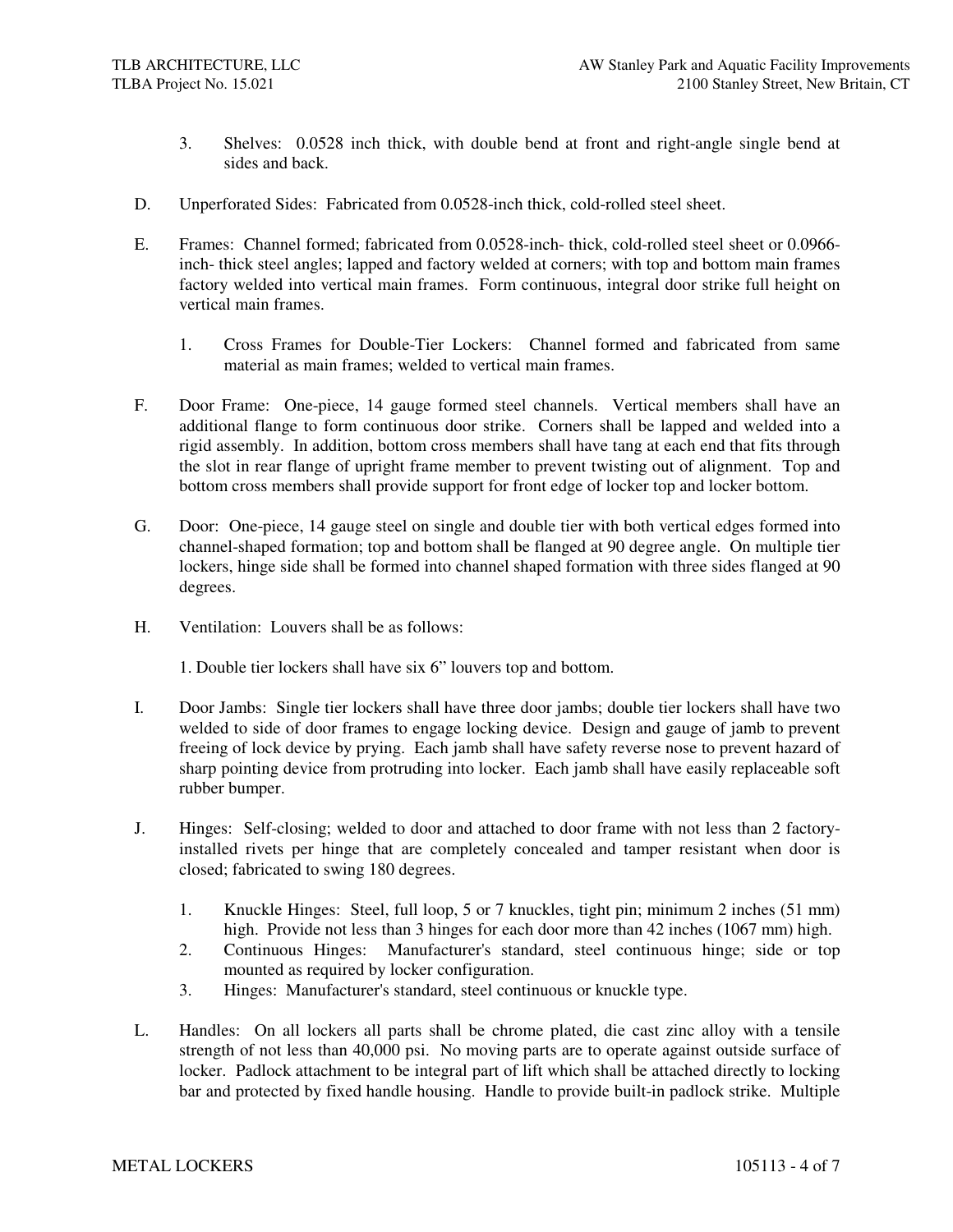tier lockers shall be equipped with a 16 gauge door pull with padlock attachment. An optional recessed handle shall be available at no extra charge on all lockers. The recessed handle shall be approximately 4" x 6" x 1" deep and constructed of die-cast zinc alloy, nickel plated, with a minimum tensile strength of 40,000 psi.

- M. Equipment: Equip each metal locker with identification plate and the following, unless otherwise indicated:
	- 1. Double-Tier Units: One double-prong ceiling hook and two single-prong wall hooks.
- N. Accessories:
	- 1. Continuous Sloping Tops: Fabricated from minimum 0.0428-inch- (1.1-mm-) thick, cold-rolled steel sheet; approximately 20-degree pitch.
		- a. Closures: Hipped-end type.
	- 2. Recess Trim: Fabricated from 0.0428-inch- (1.1-mm-) thick, cold-rolled steel sheet.
	- 3. Filler Panels: Fabricated from 0.0428-inch- (1.1-mm-) thick, cold-rolled steel sheet.
	- 4. Boxed End Panels: Fabricated from 0.0528-inch- (1.35-mm-) thick, cold-rolled steel sheet.
- M. Finish: Provide manufacturer's standard Three step corrosion resistant finishing process, as follows:
	- 1. All metal parts to be cleaned and treated with multi-step detergent/iron phosphate coating, cold water rinsed and sealed with an environmentally sound non-chrome treatment.
	- 2. Apply a prime coat of modified epoxy through an electrostatically charged dip process.
	- 3. Apply a top coat of high solids polyester paint through an electrostatically charged spray process.
	- 4. Color(s): As selected by Architect from manufacturer's full range.

### 2.6 FABRICATION

- A. General: Fabricate metal lockers square, rigid, and without warp; with metal faces flat and free of dents or distortion. Make exposed metal edges free of sharp edges and burrs, and safe to touch.
	- 1. Form body panels, doors, shelves, and accessories from one-piece steel sheet, unless otherwise indicated.
	- 2. Provide fasteners, filler plates, supports, clips, and closures as required for a complete installation.
- B. Unit Principle: Fabricate each metal locker with an individual door and frame; individual top, bottom, and back; and common intermediate uprights separating compartments.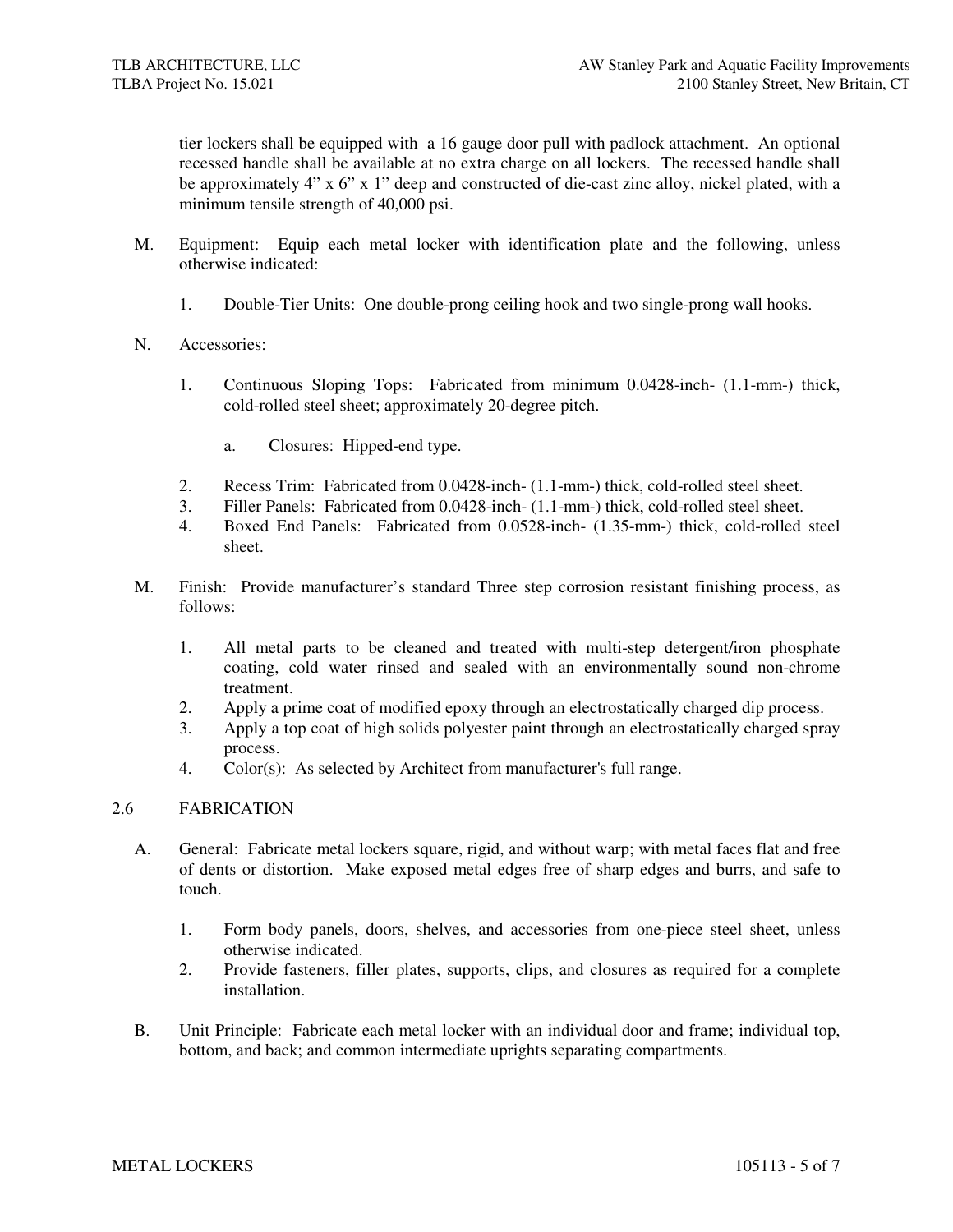- C. All-Welded Construction: Factory preassemble metal lockers by welding all joints, seams, and connections, with no bolts, nuts, screws, or rivets used in assembly of main locker groups. Factory weld main locker groups into one-piece structures. Grind exposed welds flush.
- D. Hooks: Manufacturer's standard ball-pointed type, aluminum or steel; zinc plated.
- E. Identification Plates: Manufacturer's standard etched, embossed, or stamped aluminum plates; with numbers and letters at least 3/8 inch high.
- F. Continuous Sloping Tops: Fabricated in lengths as long as practicable, without visible fasteners at splice locations; finished to match lockers.
	- 1. Sloped top corner fillers, mitered.
- G. Recess Trim: Fabricated with minimum 2-1/2-inch face width and in lengths as long as practicable; finished to match lockers.
- H. Boxed End Panels: Fabricated with 1-inch- wide edge dimension, and designed for concealing fasteners and holes at exposed ends of nonrecessed metal lockers; finished to match lockers.
	- 1. Provide one-piece panels for double-row (back-to-back) locker ends.
- I. Finished End Panels: Designed for concealing unused penetrations and fasteners, except for perimeter fasteners, at exposed ends of nonrecessed metal lockers; finished to match lockers.

#### 2.7 STEEL SHEET FINISHES

- A. General: Comply with NAAMM's "Metal Finishes Manual for Architectural and Metal Products" for recommendations for applying and designating finishes.
- B. Factory finish steel surfaces and accessories except stainless-steel and chrome-plated surfaces.
- C. Surface Preparation: Clean surfaces of dirt, oil, grease, mill scale, rust, and other contaminants that could impair paint bond. Use manufacturer's standard methods.
- D. Polyester Finish: Immediately after cleaning and pretreating, electrostatically apply manufacturer's standard high solids polyester finish. Comply with manufacturer's written instructions for application and minimum dry film thickness.

#### PART 3 - EXECUTION

#### 3.1 EXAMINATION

- A. Examine walls, floors, and support bases, with Installer present, for compliance with requirements for installation tolerances and other conditions affecting performance of work.
	- 1. For the record, prepare written report, endorsed by Installer, listing conditions detrimental to performance of work.